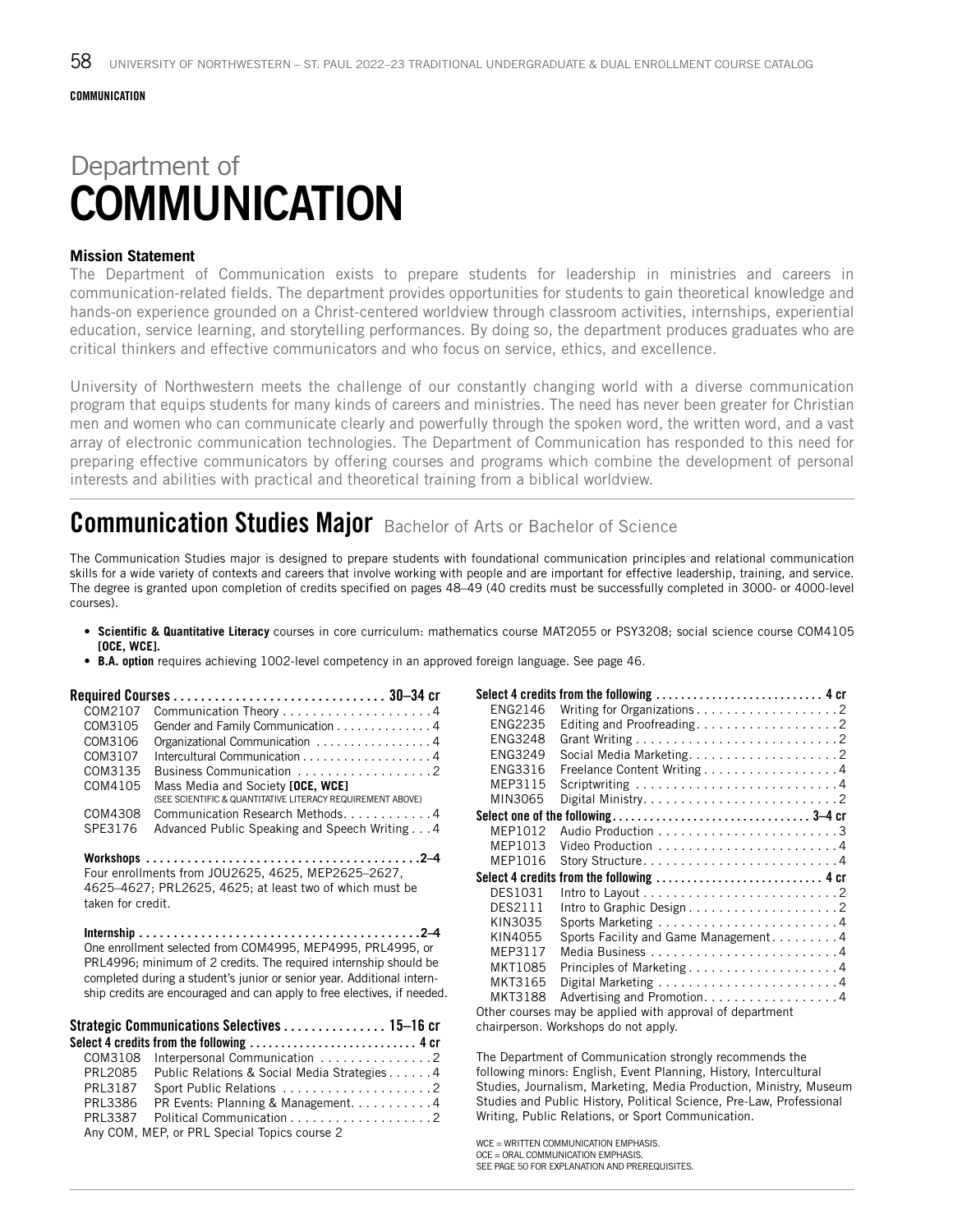#### COMMUNICATION

# Communication Minor . . . . . . . . . . . . . . . . . . . . . . . . . . . . . . . . . . . . . . . . . . . . . . . . . . . . . . . . . . . 16 cr

Required Courses: COM2107; SPE1075 or 1825. Remaining courses selected from any 2000-, 3000-, or 4000-level course with COM prefix; or JOU, MEP, PRL, SPE courses numbered 2625–2627, 4625–4627.

# Media Production Major Bachelor of Science

The Media Production major is home to the Media Entertainment Lab (the MEL) and is designed to prepare students not only for careers in traditional media such as radio, television, journalism, and film, but also in emerging paths like churches, ministries, production houses, small business, and Fortune 500 companies. More and more outlets are seeing the value of storytelling through high-quality media. Podcasts, short films, and online articles help businesses tell stories to connect people with their brand. As students pursue Christ, they pursue the creative craft of audio and video production, visual story-telling, writing, editing, producing, and on-air performance. Students will have unique opportunities to intern/work at Northwestern Media, local production houses, or on other short-term projects. Students gain a critical understanding of how to communicate stories, ideas, and gospel-truth through a variety of different media. Students in the MEL can choose from three tracks: Content Creation & Journalism, Film & Video, and Radio & Recording Arts. The four required MEL Workshops give students hands-on experience in producing content through the Five16 Film Festival, themel.media, and 98.5 HD4. The degree is granted upon completion of credits specified on pages 48–49 (40 credits must be successfully completed in 3000- or 4000-level courses).

- **Creative Expression** course in core curriculum must include COM2007 or MEP2055
- **• Scientific & Quantitative Literacy** social science course in core curriculum: COM4105 **[OCE, WCE]**

|         | Media Production Core Required Courses 16–18 cr                                                     |  |
|---------|-----------------------------------------------------------------------------------------------------|--|
|         |                                                                                                     |  |
| MEP1013 |                                                                                                     |  |
| MEP1016 |                                                                                                     |  |
| MEP4855 | Senior Capstone3                                                                                    |  |
|         | COM2007 Introduction to Film or                                                                     |  |
| MEP2055 | Media History                                                                                       |  |
|         | (SEE CREATIVE EXPRESSION REQUIREMENT ABOVE)                                                         |  |
| COM4105 | Mass Media and Society [OCE, WCE]<br>(SEE SCIENTIFIC & QUANTITATIVE LITERACY REQUIREMENT ABOVE)     |  |
|         |                                                                                                     |  |
|         | Workshops (4 enrollments)                                                                           |  |
|         | Four enrollments from MEP2625-2627, 4625-4627;                                                      |  |
|         | JOU2625, 4625; PRL2625, 4625; at least two of which                                                 |  |
|         | must be taken for credit $\ldots$ , $\ldots$ , $\ldots$ , $\ldots$ , $\ldots$ , $\ldots$ , $\ldots$ |  |
|         | WCE = WRITTEN COMMUNICATION EMPHASIS.                                                               |  |
|         | OCE = ORAL COMMUNICATION EMPHASIS.                                                                  |  |
|         | SEE PAGE 50 FOR EXPLANATION AND PREREQUISITES.                                                      |  |
|         |                                                                                                     |  |
|         | Select a track. Requirements are listed below.                                                      |  |
|         |                                                                                                     |  |
|         | Content Creation & Journalism Track (30 cr)                                                         |  |
|         |                                                                                                     |  |

| MFP2016 | On-Air Performance 2                                                                       |
|---------|--------------------------------------------------------------------------------------------|
| MEP3225 |                                                                                            |
| MEP3235 |                                                                                            |
| MEP4995 | Media Production Internship 2                                                              |
| PRL2061 |                                                                                            |
|         |                                                                                            |
|         |                                                                                            |
| DES1031 |                                                                                            |
| DES3106 |                                                                                            |
| MEP2036 | Multi-Camera Production3                                                                   |
| MEP2055 |                                                                                            |
| MEP2115 | Broadcast Tech. $\ldots$ , $\ldots$ , $\ldots$ , $\ldots$ , $\ldots$ , $\ldots$ , $\ldots$ |

| MEP3056 |                                                              |
|---------|--------------------------------------------------------------|
| MEP3115 |                                                              |
| MEP3117 |                                                              |
| MEP3125 | Advanced Audio Production. 4                                 |
| MEP3126 | Radio Production Strategies. 3                               |
| MEP3135 | Single Camera Production 3                                   |
| MEP3137 |                                                              |
| MEP3615 | Media Production Practicum $\ldots \ldots \ldots \ldots 1-2$ |
| MEP3805 | Special Topics in Media Production 2–4                       |
| MEP4995 | Media Production Internship 2–4                              |
| PRL2085 | Public Relations and Social Media Strategies 4               |
| PRL3187 |                                                              |

#### Film & Video Track (30 cr)

| MEP2036 | Multi-Camera Production3                                            |  |
|---------|---------------------------------------------------------------------|--|
| MEP3115 |                                                                     |  |
| MEP3135 | Single Camera Production 3                                          |  |
| MEP3137 |                                                                     |  |
|         |                                                                     |  |
| DES3106 |                                                                     |  |
| LAFSC   | (SEE PAGE 213 FOR A LIST OF COURSES)* $\dots\dots\dots\dots\dots16$ |  |
| MFP2016 | On-Air Performance 2                                                |  |
| MFP2055 |                                                                     |  |
| MEP2115 |                                                                     |  |
| MEP3117 |                                                                     |  |
| MEP3139 | Cinematography and Lighting. 2                                      |  |
| MEP3235 |                                                                     |  |
| MFP3615 | Media Production Practicum $\ldots \ldots \ldots \ldots 1-2$        |  |
| MEP3805 | Special Topics in Media Production 2-4                              |  |
| MFP4125 |                                                                     |  |
| MFP4995 | Media Production Internship 2-4<br>(REQUIRED FOR NON-LAFSC)         |  |
| PRL2061 | Multimedia Writing4                                                 |  |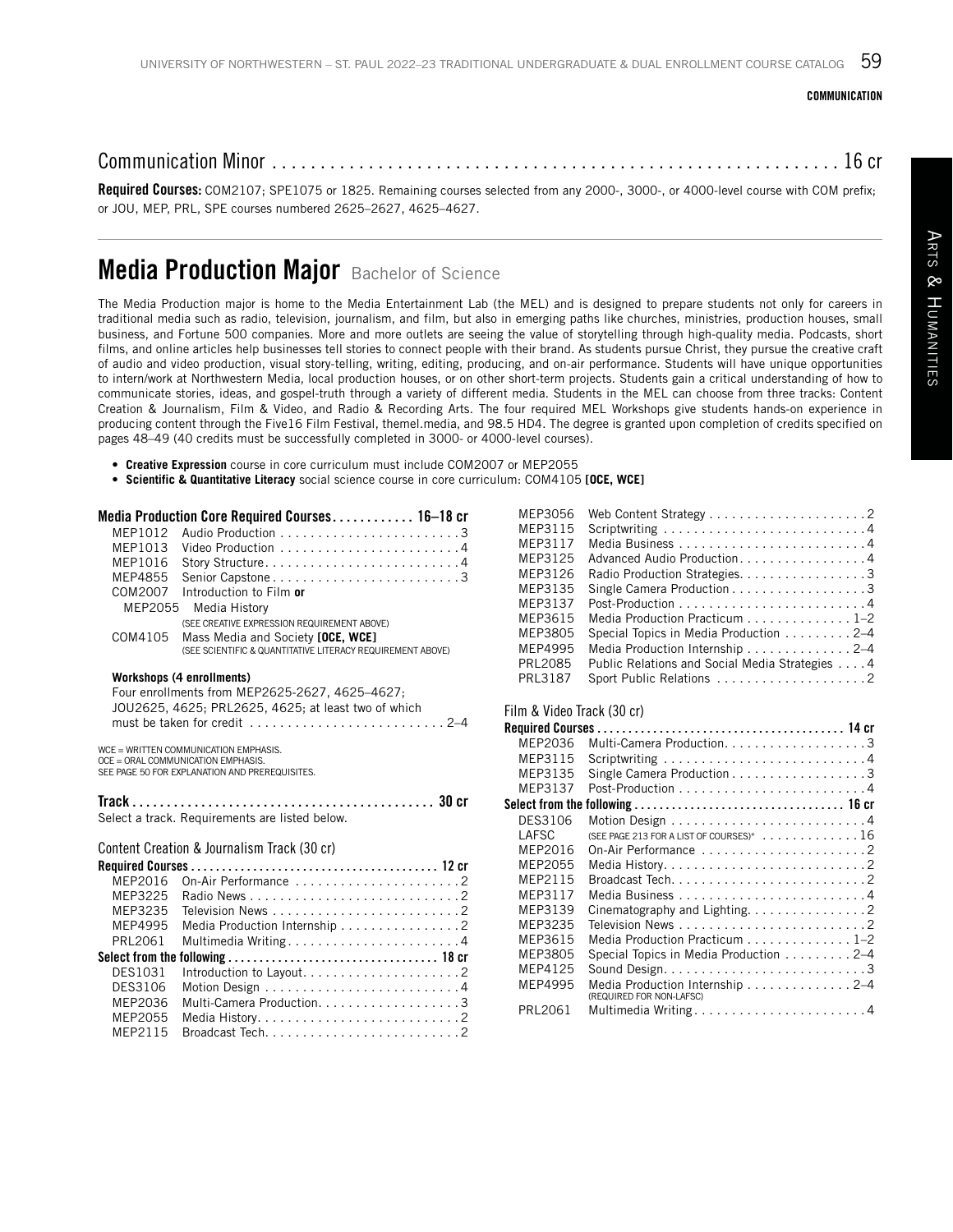#### COMMUNICATION

#### Radio & Recording Arts Track (30 cr)

|         |                                                                                            | MFP3117             |  |
|---------|--------------------------------------------------------------------------------------------|---------------------|--|
| MFP2016 |                                                                                            | MEP3135             |  |
| MFP2115 | Broadcast Tech. $\ldots$ , $\ldots$ , $\ldots$ , $\ldots$ , $\ldots$ , $\ldots$ , $\ldots$ | MEP3137             |  |
|         | MEP3125 Advanced Audio Production4                                                         | MEP3225             |  |
|         | MEP3126 Radio Production Strategies. 3                                                     | MEP3235             |  |
| MEP4125 |                                                                                            | MEP3615             |  |
|         |                                                                                            | MEP3805             |  |
| CMC CMC | Approved Contemporary Music Center courses 16                                              | MEP4995             |  |
| DES3106 |                                                                                            |                     |  |
|         |                                                                                            |                     |  |
|         |                                                                                            | PRL2061             |  |
| MEP2055 |                                                                                            | <b>PRL2085</b>      |  |
| MEP3056 |                                                                                            | * SEE RELATED INFOR |  |

| MEP3117        |                                                           |
|----------------|-----------------------------------------------------------|
| MEP3135        | Single Camera Production 3                                |
| MEP3137        |                                                           |
| MEP3225        |                                                           |
| MEP3235        |                                                           |
| MEP3615        | Media Production Practicum 1-2                            |
| MEP3805        | Special Topics in Media Production 2–4                    |
| MEP4995        | Media Production Internship 2–4<br>(REQUIRED FOR NON-CMC) |
| PRL2061        | Multimedia Writing4                                       |
| <b>PRL2085</b> | Public Relations and Social Media Strategies 4            |
|                |                                                           |

MEP3115 Scriptwriting. . 4

MATION ON PAGES 19–20 AND 37–38

## Media Production Minor . . . . . . . . . . . . . . . . . . . . . . . . . . . . . . . . . . . . . . . . . . . . . . . . . . . . . . . . . . 16 cr

Required Courses: MEP1012 or 1013, 1016; workshops—two enrollments selected from MEP2625-2627, 4625-4627; PRL2625, 4625. 6–9 additional upper-level credits in non-workshop courses with MEP prefix.

## Journalism Minor . . . . . . . . . . . . . . . . . . . . . . . . . . . . . . . . . . . . . . . . . . . . . . . . . . . . . . . . . . . . . . . 16 cr

Required Course: PRL2061. Remaining courses selected from the following: any course with JOU prefix; MEP1016, 3225, 3235; PRL2625, 4625.

## Professional Writing Minor . . . . . . . . . . . . . . . . . . . . . . . . . . . . . . . . . . . . . . . . . . . . . . . . . . . . . . . . 18 cr

This minor introduces students to the skills required to work as a professional writer in any of several professional venues. The minor emphasizes practical writing skills and provides opportunities to develop a portfolio of professional writing samples.

Required Courses: PRL2061; ENG2146, 3247; select 10 credits from the following: ENG2235, 3125, 3165, 3248, 3249, 3316, 4435; JOU2625, 3269, 4625; MEP3056, PRL2625, 4625.

## Sport Communication Minor . . . . . . . . . . . . . . . . . . . . . . . . . . . . . . . . . . . . . . . . . . . . . . . . . . . . . . . 16 cr

Required Courses: MEP1012 and 3225 or MEP1013 and 3235; 2 credits from MEP2016, JOU, MEP, or PRL courses numbered 2625, 2627, 4625, 4627. Remaining credits selected from: HPE3007, 3009, 3025; KIN2025, 3035; PRL3187; approved practicum or internship enrollment.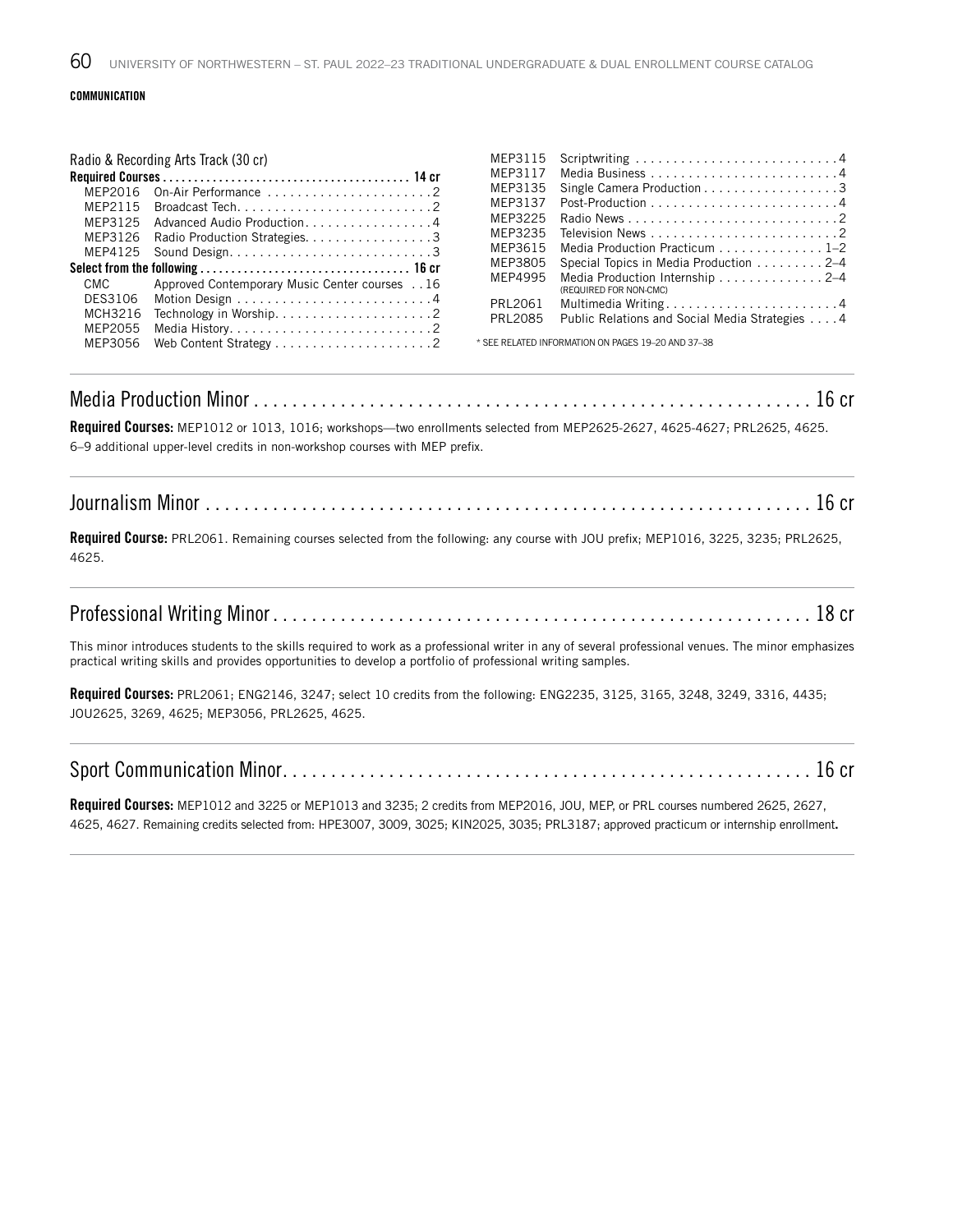#### COMMUNICATION

# **Public Relations Major** Bachelor of Arts or Bachelor of Science

The Public Relations major is designed to prepare students for careers in the dynamic field of public relations. Career opportunities include media relations specialist, event planner/manager, press secretary, promotions manager, social media specialist, communications specialist, information officer, development director, fundraiser, and marketing manager. The major emphasizes using a broad range of tactics to build goodwill with a business or organization's stakeholders. Students learn to conduct market research, analyze audiences, think strategically, identify publicity opportunities, and write and speak persuasively. Through course-embedded, real-world service-learning projects; informational interviews; and required internships, students begin development of a professional network. For students interested in studying abroad, fall semester of the junior year usually works best. The degree is granted upon completion of credits specified on pages 48–49 (40 credits must be successfully completed in 3000- or 4000-level courses).

- **• Scientific & Quantitative Literacy** courses in core curriculum: mathematics course MAT2055 or PSY3208; social science course COM4105 **[OCE, WCE]**.
- **B.A. option** requires achieving 1002-level competency in an approved foreign language. See page 46.

| COM2107        |                                                                                                 |
|----------------|-------------------------------------------------------------------------------------------------|
| COM3135        | Business Communication 2                                                                        |
| COM4105        | Mass Media and Society [OCE, WCE]<br>(SEE SCIENTIFIC & QUANTITATIVE LITERACY REQUIREMENT ABOVE) |
| PRL2061        | Multimedia Writing4                                                                             |
| <b>PRL2085</b> | Public Relations and Social Media Strategies 4                                                  |
| PRL3035        |                                                                                                 |
| <b>PRL3187</b> | Sport Public Relations or                                                                       |
| <b>PRL3387</b> | Political Communication 2                                                                       |
| PRL3386        | PR Events: Planning and Management 4                                                            |
| PRI 4308       | Public Relations Research Methods 4                                                             |
| <b>PRL4385</b> | Public Relations Cases and Crisis Communication, 4                                              |
| PRI 4855       |                                                                                                 |
|                | Four enrollments from MEP2625-2627, 4625-4627; PRL2625,                                         |

4625; at least two of which must be taken for credit.

**Internship.. . .** 2–4 One enrollment selected from COM4995, MEP4995, PRL4995, or PRL4996; minimum of 2 credits. The required internship should be completed during a student's junior or senior year. Additional internship credits are encouraged and can apply to free electives, if needed.

|                | Select 4 credits from the following  4 cr                                                     |  |
|----------------|-----------------------------------------------------------------------------------------------|--|
| ENG2146        | Writing for Organizations2                                                                    |  |
| <b>ENG2235</b> |                                                                                               |  |
| ENG3248        |                                                                                               |  |
| ENG3249        |                                                                                               |  |
| ENG3316        | Freelance Content Writing 4                                                                   |  |
| MEP3115        |                                                                                               |  |
| MIN3065        |                                                                                               |  |
|                | Any COM, MEP, or PRL Special Topics course 2–4                                                |  |
|                |                                                                                               |  |
| MFP1012        |                                                                                               |  |
| MFP1013        |                                                                                               |  |
| MFP1016        |                                                                                               |  |
|                | Select 4 credits from the following $\ldots \ldots \ldots \ldots \ldots \ldots \ldots \ldots$ |  |
| DES1031        |                                                                                               |  |
| DES2111        | Intro to Graphic Design2                                                                      |  |
| KIN3035        |                                                                                               |  |
| KIN4055        | Sports Facility and Game Management4                                                          |  |
| MEP3117        |                                                                                               |  |
| MKT1085        |                                                                                               |  |
| MKT3165        |                                                                                               |  |
| MKT3188        | Advertising and Promotion4                                                                    |  |

The Department of Communication strongly recommends the following minors: Communication, English, Event Planning, History, Intercultural Studies, Journalism, Marketing, Media Production, Ministry, Museum Studies and Public History, Political Science, Pre‐Law, Professional Writing, or Sport Communication.

WCE - WRITTEN COMMUNICATION EMPHASIS. OCE = ORAL COMMUNICATION EMPHASIS. SEE PAGE 50 FOR EXPLANATION AND PREREQUISITES.

# Public Relations Minor . . . . . . . . . . . . . . . . . . . . . . . . . . . . . . . . . . . . . . . . . . . . . . . . . . . . . . . . . . . 16 cr

Required Courses: PRL2085, 4385. Remaining courses selected from: any course with PRL prefix (PRL4995 or PRL4996 highly recommended); or JOU, MEP, PRL, SPE courses numbered 2625–2627, 4625–4627.

|--|--|

Required Courses: PRL2061, 3035, 3386, 4996 (4 cr); MGT4267.

## Speech Minor . . . . . . . . . . . . . . . . . . . . . . . . . . . . . . . . . . . . . . . . . . . . . . . . . . . . . . . . . . . . . . . . . . 16 cr

Required Courses: SPE1075 or 1825, 3176. Remaining courses selected from the following: COM3135, 3355; LIN2226; MEP2016; MIN4306, 4405; PRL2625, 3387, 4625; SPE2625, 4625; THE1057; any course with SPE prefix.